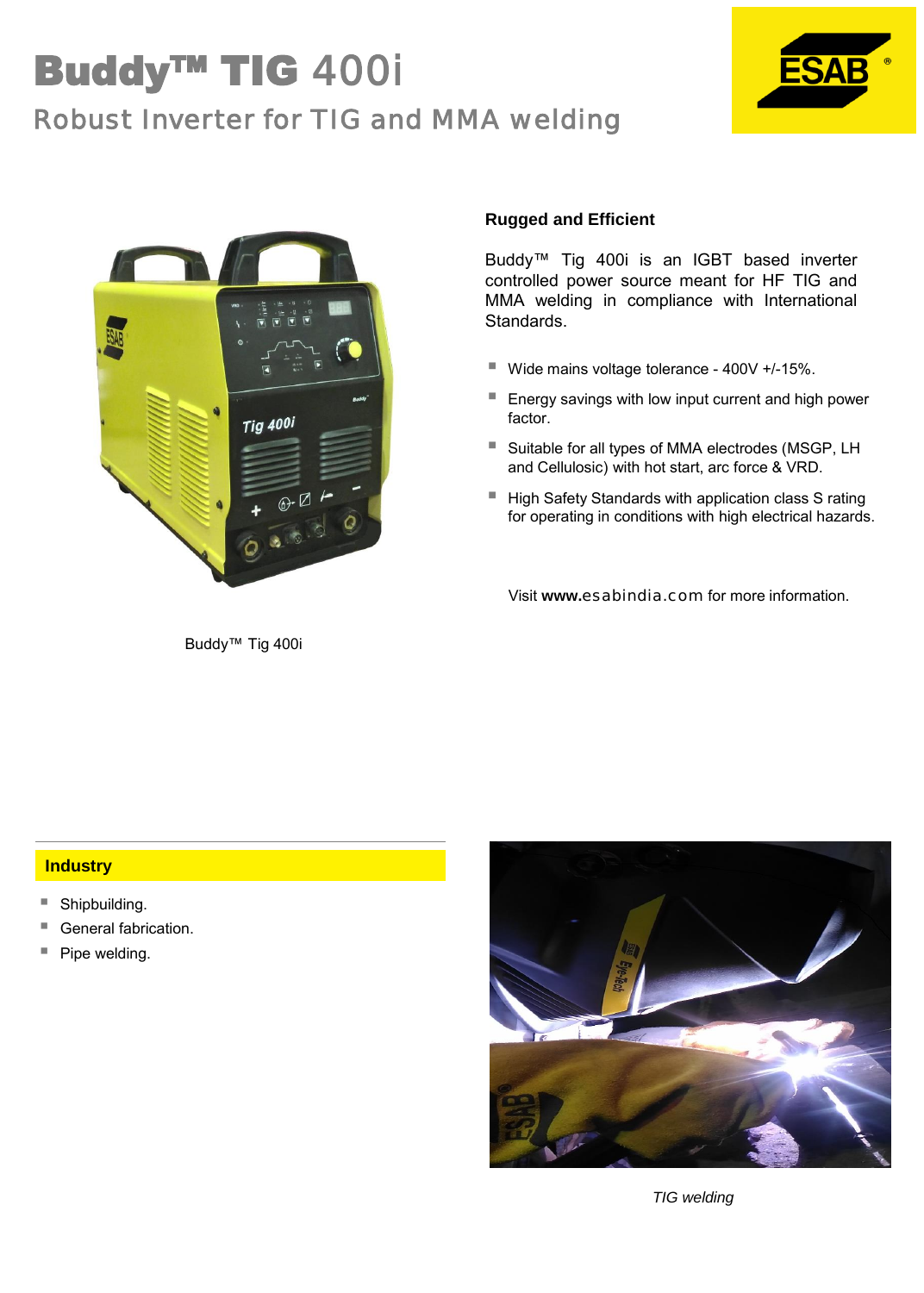| <b>Specifications / Technical data</b> |                           |
|----------------------------------------|---------------------------|
| Mains supply, V/Ph, Hz                 | $400 \pm 15\%$ / 3, 50    |
| Effective input current, A             | 17                        |
| Permitted load at 40% duty cycle, A    | 400                       |
| Permitted load at 60% duty cycle, A    | 310                       |
| Permitted load at 100% duty cycle, A   | 250                       |
| Power factor at maximum current        | 0.90                      |
| Efficiency at maximum current, %       | 85                        |
| Current range: HF TIG/MMA, A           | 5-400/20-400              |
| Open circuit voltage(OCV), V           | 80                        |
| Reduced OCV (VRD), V                   | < 15                      |
| Dimensions I x w x h, mm               | 540 x 280 x 510           |
| Weight, kg                             | 32.5                      |
| Operating temperature, degree C        | $-10$ to $40$             |
| Enclosure class                        | IP <sub>21</sub>          |
| Application class                      | $\mathsf{S}$              |
| <b>Standards</b>                       | IEC 60974-1, IEC 60974-10 |

| <b>Ordering Information</b> |             |                        |             |
|-----------------------------|-------------|------------------------|-------------|
| <b>Description</b>          | Part number | <b>Description</b>     | Part number |
| Buddy™ Tig 400i             | 0700302000  | TXH™ 401w 8M OKC 50    | 0700300567  |
| TXH™ 201 4M OKC 50          | 0700300552  | TXH™ 401w HD 4M OKC 50 | 0700300566  |
| TXH™ 201 8M OKC 50          | 0700300555  | COOLING UNIT, OCE 2H   | 0414191881  |
| TXH™ 401w 4M OKC 50         | 0700300565  | DURA ARGON             | 4330196510  |
|                             |             |                        |             |

Note: Buddy™ Tig 400i is delivered with 3m mains cable, 3m work cable with clamp, 3m gas hose with 2 hose camps.

**Eastern Regional Office** P41 Taratala Road Kolkata 700 088 Tel : (033) 2401 9671<br>Fax : (033) 2401 4427  $:(033)$  2401 4427 Email : eqptsales.er@esab.co.in

**Western Regional Office** 501/502, 5th Floor, Sagar Tech-B Andheri Kurla Road, Saki Naka Andheri East, Mumbai 400 072 Tel : (022) 2851 7386 Fax : (022) 2852 4974 Email : eqptsales.wr@esab.co.in

**Northern Regional Office** 239 – 240, DLF Tower Shivaji Marg, Near Karampura Crossing, New Delhi 110 015 Tel : (011) 4142 7091 Fax : (011) 4142 7099 Email : eqptsales.nr@esab.co.in **Southern Regional Office** 13, Industrial Estate, III Main Road, Ambattur, Chennai – 600 058<br>Tel : (044) 4340 4809 / 10 Tel : (044) 4340 4809 / 10<br>Fax : (044) 4340 4811  $: (044)$  4340 4811 Email : eqptsales.sr@esab.co.in



South Ambazari Road Bajaj Nagar, Nagpur 440 010 Tel : (0712) 222 9547 / 48 Fax : (0712) 222 9549 Email : eqptsales.cr@esab.co.in



### **ESAB / esabindia.com**

Regd & H. O. : ESAB INDIA LIMITED 13, Industrial Estate, III Main Road Ambattur, Chennai – 600058 Email: equipment.sales@esab.co.in



**COMPANY WITH MANAGEMENT SYSTEM CERTIFIED BY DNV**  $=$  ISO 9001 $=$  $=$  ISO 14001 $=$  $=$  OHSAS 18001 $=$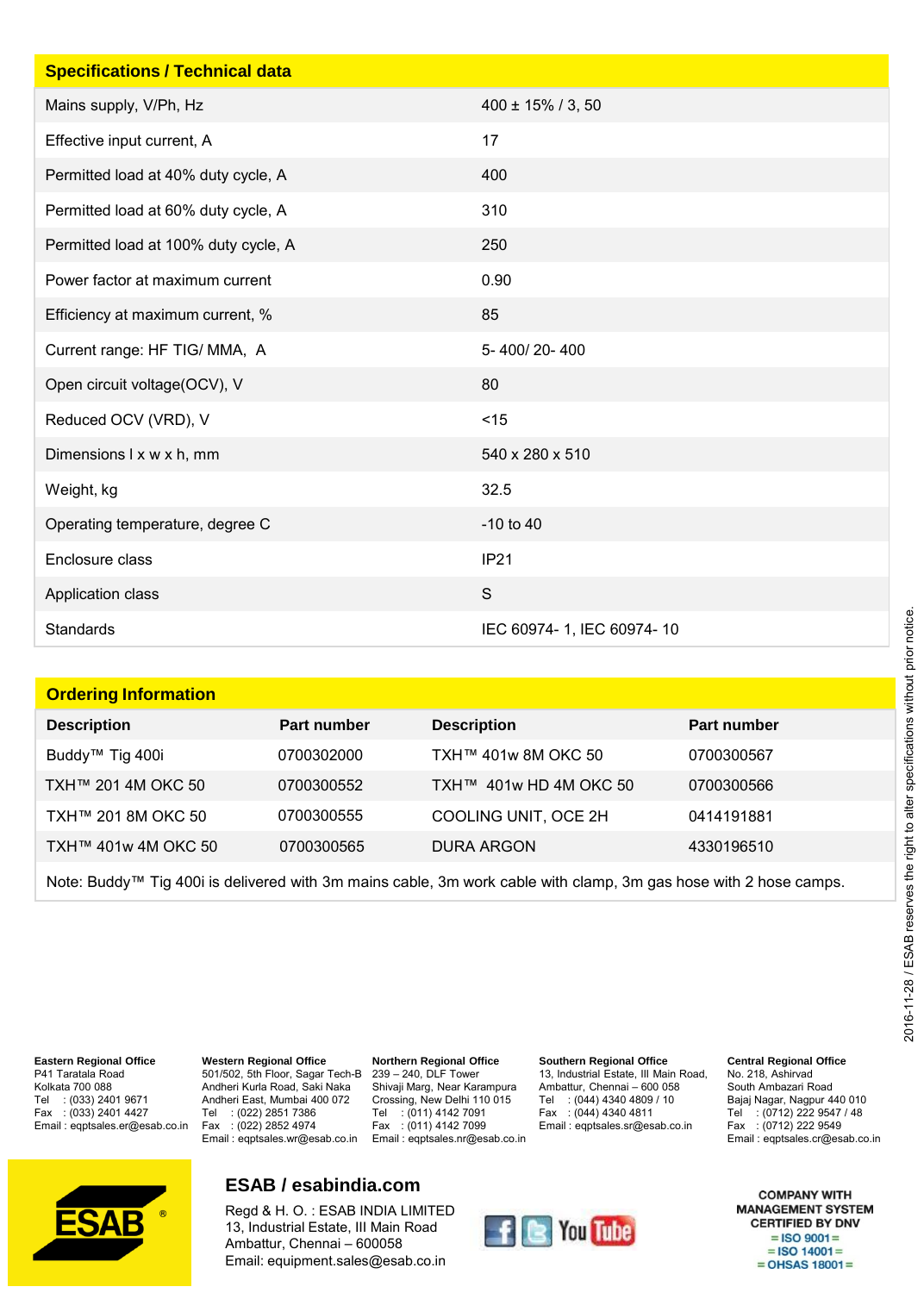# TIG 400iw



### Integrated Power Source with Water Cooling Unit



TIG 400iw

### **User Friendly Integrated Unit**

TIG 400iw is an IGBT based inverter welding power source with in-built HF unit, cooling unit and water cooling torch for continuous welding applications.

- Digital Voltmeter & Ammeter
- Individual Knobs for easy parameter setting
- $\blacksquare$  In-built trolley with cooling unit & cylinder mount
- Spot welding

Visit **www.**esabindia.com for more information.

#### **Industry**

- General Fabrication
- Shipbuilding
- Pipe Welding